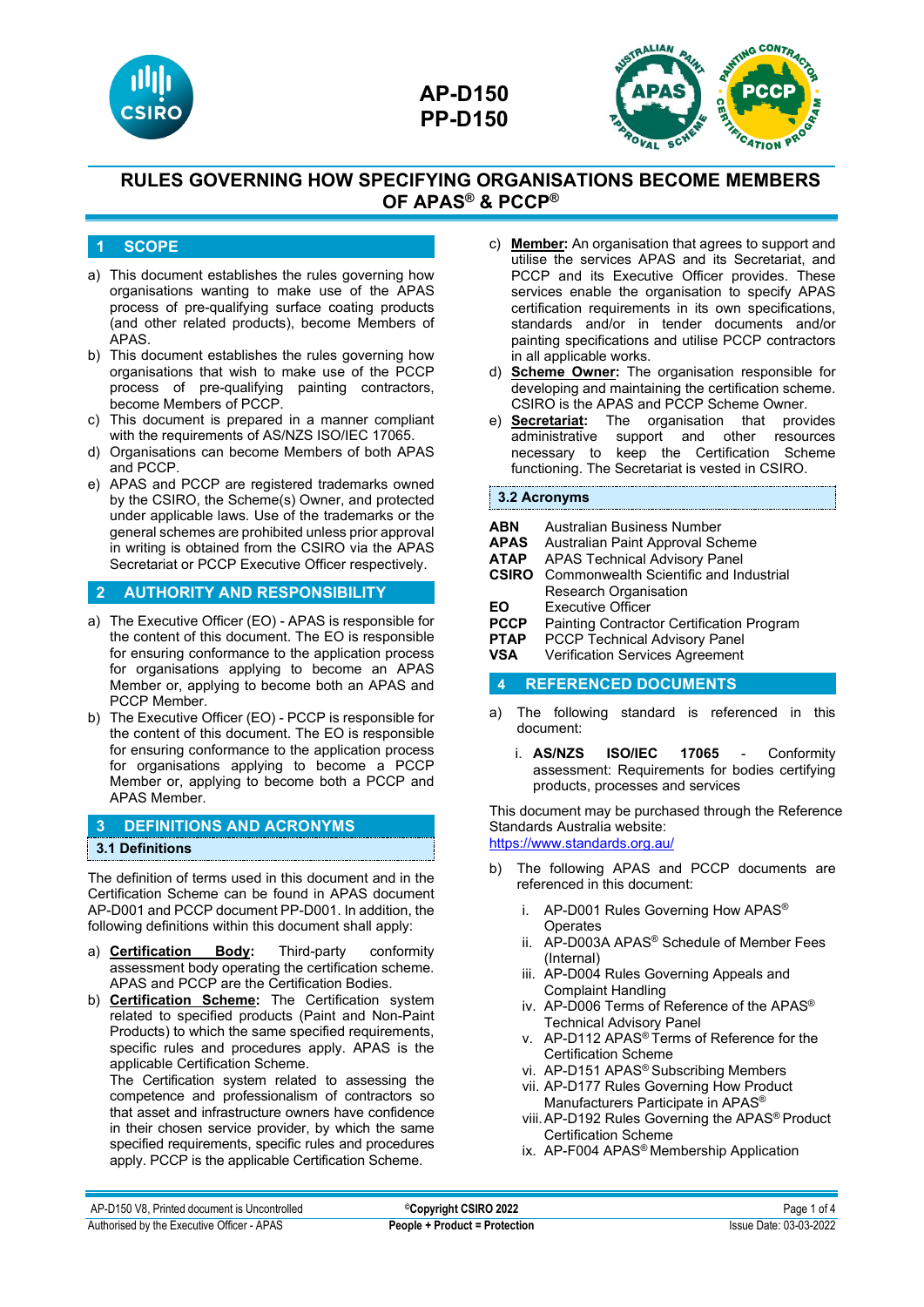



- x. PP-D001 How PCCP® Operates
- xi. PP-D003A PCCP® Schedule of Member Fees (Internal)
- xii. PP-D004 Complaint Handling
- xiii.PP-D006 Terms of Reference of the PCCP® Technical Advisory Panel
- xiv.PP-D008 PCCP® Business Management System Criteria
- xv. PP-D010 PCCP® Member Listing
- xvi.AP-F019 / PP-F019 Application for APAS® / PCCP® Technical Advisory Panel (ATAP / PTAP) Membership (Internal)

All APAS and PCCP documents (except those deemed Internal) are available for download from the APAS website: <https://vs.csiro.au/apas/documents/> and the PCCP website[: https://vs.csiro.au/pccp/documents/](https://vs.csiro.au/pccp/documents/)

## **5 INTRODUCTION**

- a) To obtain an overview of how APAS operates, refer to APAS document AP-D001.
- b) For information on the current APAS Schedule of Fees for Members, refer to APAS document AP-D003A. This is available from the EO upon request.
- c) To obtain an overview of how to appeal a decision made by APAS and/or lodge a complaint against an APAS officer, refer to APAS document AP-D004.
- d) To obtain an overview of the APAS Technical Advisory Panel (ATAP), refer to APAS document AP-D006.
- e) To obtain an overview of the terms of reference for APAS, as the Certification Scheme, refer to APAS document AP-D112.
- f) For a list of subscribing APAS Members, refer to APAS document AP-D151.
- g) To obtain an overview of the rules governing how product manufacturers participate in APAS, refer to APAS document AP-D177.
- h) To obtain an overview of the APAS product certification system, refer to APAS document AP-D192.
- i) To apply for APAS Membership, refer to APAS form AP-F004.
- j) To obtain an overview of how PCCP operates, refer to PCCP document PP-D001.
- k) For information on the current PCCP Schedule of Fees for Members, refer to PCCP document PP-D003A. This is available from the EO upon request.
- l) To obtain an overview of how to appeal a decision made by PCCP and/or lodge a complaint against a PCCP officer, refer to PCCP document PP-D004.
- m) To obtain an overview of the PCCP Technical Advisory Panel (PTAP), refer to PCCP document PP-D006.
- n) To obtain an overview of the business management systems criteria contractors are required to have in place to participate in the Painting Contractor

Certification Program, refer to PCCP document PP-D008.

- o) For a list of subscribing PCCP Members, refer to PCCP document PP-D010.
- p) To apply for ATAP / PTAP Membership, refer to APAS / PCCP form AP-F019 / PP-F019. This is available from the APAS / PCCP EO upon request.

### **6 RULES**

# **6.1 Criteria for Membership**

- a) Members of the Certification Scheme(s) shall:
	- i. Be organisations in either the public sector or the private sector.
	- ii. Can either be for profit or not-for-profit.
	- iii. Have a current ABN.
	- iv. Can be a Trust, but as a Trust has no legal personality, the Trustee of the Trust must be registered with an ABN to act in that capacity. Individuals cannot become Members.
	- v. Accept and abide by the various rules established for the Certification Scheme(s) and published on the APAS and PCCP web sites.
	- vi. Remain financial at all times whilst a Member.

### **6.2 Benefits and Rights of Membership**

- a) Members of the Certification Scheme(s) shall:
	- i. Have the right to use the service(s) that APAS and PCCP provides in a manner consistent with the published rules. This shall include referring to APAS and PCCP in their own documentation such as specifications and standards, and in tender documents, painting specifications or other documents as appropriate.
	- ii. Have the right to use the APAS Certified Trademark (Vector 1 and 2) and PCCP Certified Trademark in line with APAS document AP-D197 and PCCP document PP-D001.
	- iii. Have the right to discounted fees for services offered by APAS and PCCP as per the Schedule of Fees document AP-D003A/PP-D003A (available from the applicable EO upon request).
	- iv. Members from industry stakeholders / industry aligned organisations have the right to request a reduction in Application Fees for APAS and PCCP Membership for their own Members.
	- v. For APAS members, have the right to influence the policy and direction of APAS via input to the APAS Technical Advisory Panel (ATAP), including but not restricted to expansion of the scope, amendments to existing APAS scope, amendments to specifications and new performance specifications for emerging technologies.
	- vi. For PCCP members, have the right to influence the policy and direction of PCCP via input to the PCCP Technical Advisory Panel (PTAP),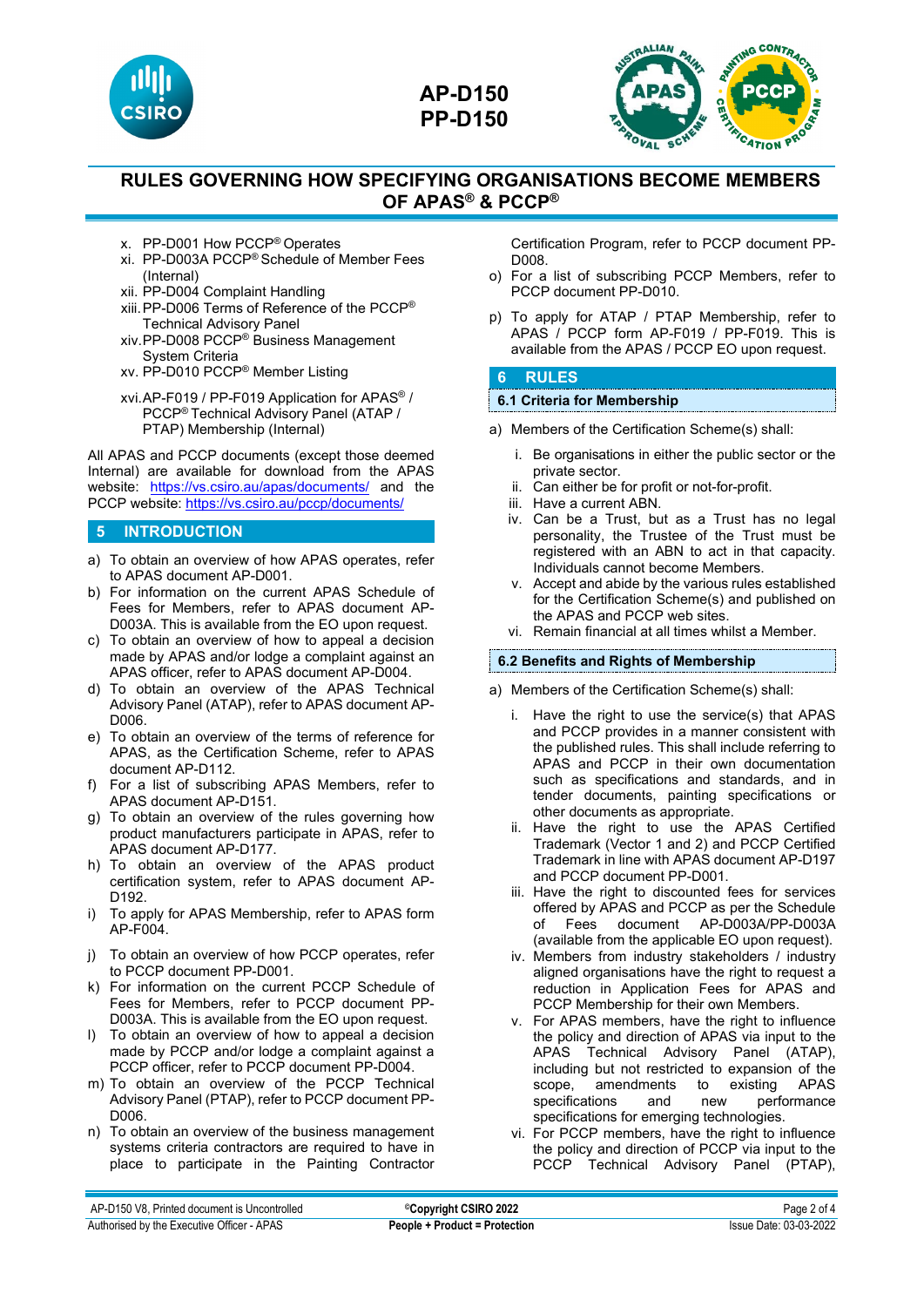



including requests to expand the scope to cover additional market sectors or modify the performance requirements of existing classes of accreditation.

### **6.3 Application Process**

- a) The organisation's authorised representative shall familiarise themself with this document and the other documents referenced herein.
- b) When satisfied that the organisation can and shall comply with the requirements outlined in this document and the other referenced documents noted in clause 4, membership application for APAS shall be completed using APAS form AP-F004 and forwarded to the APAS EO via email to [trudy.lennon](mailto:trudy.lennon-bowers@csiro.au)[bowers@csiro.au](mailto:trudy.lennon-bowers@csiro.au)
- c) When satisfied that the organisation can and shall comply with the requirements outlined in this document and the other referenced documents noted in clause 4, membership application for PCCP shall be completed using PCCP form PP-F019 and forwarded to the PCCP EO via email to [elenora.stepanova@csiro.au](mailto:elenora.stepanova@csiro.au)
- d) Application for joint APAS and PCCP membership may be forwarded to either [trudy.lennon](mailto:trudy.lennon-bowers@csiro.au)[bowers@csiro.au](mailto:trudy.lennon-bowers@csiro.au) o[r elenora.stepanova@csiro.au](mailto:elenora.stepanova@csiro.au)

### **6.4 Assessment Process**

- a) All Applications will be handled strictly in order of receipt by the relevant EO.
- b) The EO will assess the application for applicability and completeness.
- c) The EO shall advise the Applicant of the determination of the application.
- d) For Applicants that conform to clause 6.1 of this document, the EO will prepare a Verification Services Agreement (VSA) and forward to the Applicant for signature and return. The VSA must be received by the CSIRO, having been signed by the organisation's authorised representative.
- e) CSIRO will raise an invoice for the application fee.
- f) Upon payment of the application fee, the EO shall admit the Applicant as a Member and issue them with an AP-C006 Certificate of Recognition as a Member of APAS and PCCP.

### **6.5 Post-Acceptance Process**

- a) CSIRO shall raise an invoice for the annual membership subscription (pro-rata if less than 12 months remaining). Membership invoices are issued for the Australian financial year and are normally sent to Members during July.
- b) Annual subscriptions are charged in accordance with APAS document AP-D003A and PCCP document PP-D003A. These documents are available from the relevant EO upon request.
- c) The annual subscription to be charged is determined by the following criteria:
	- Organisations with national reach are deemed to be *large organisations / departments*.
	- ii. Organisations servicing a population of greater than 5 million residents are deemed to be *medium organisations / departments*.
	- iii. Organisations servicing a population of less than 5 million residents are deemed to be *small organisations / departments*.
	- iv. Organisations considered industry stakeholders / industry aligned organisations are typically associations representing a larger body of companies or professionals under their banner as an industry representative and can be notfor-profit.
- d) The EO shall add the name of the new Member organisation to APAS document AP-D151 and PCCP document PP-D010.
- e) The EO shall advise the Member's authorised representative the location of the current List of Certified Products and Contractors on the APAS and PCCP websites.

### **7 COMPLAINTS AND APPEALS**

- a) Applicants may lodge a complaint or an appeal against a decision made by the APAS Certification Body, Certification Scheme, Scheme Owner or any of its processes or personnel. Appeals and complaints shall be subject to the process detailed in APAS document AP-D004.
- b) Applicants may lodge a complaint or an appeal against a decision made by the PCCP Certification Body, Certification Scheme, Scheme Owner or any of its processes or personnel. Appeals and complaints shall be subject to the process detailed in PCCP document PP-D004.